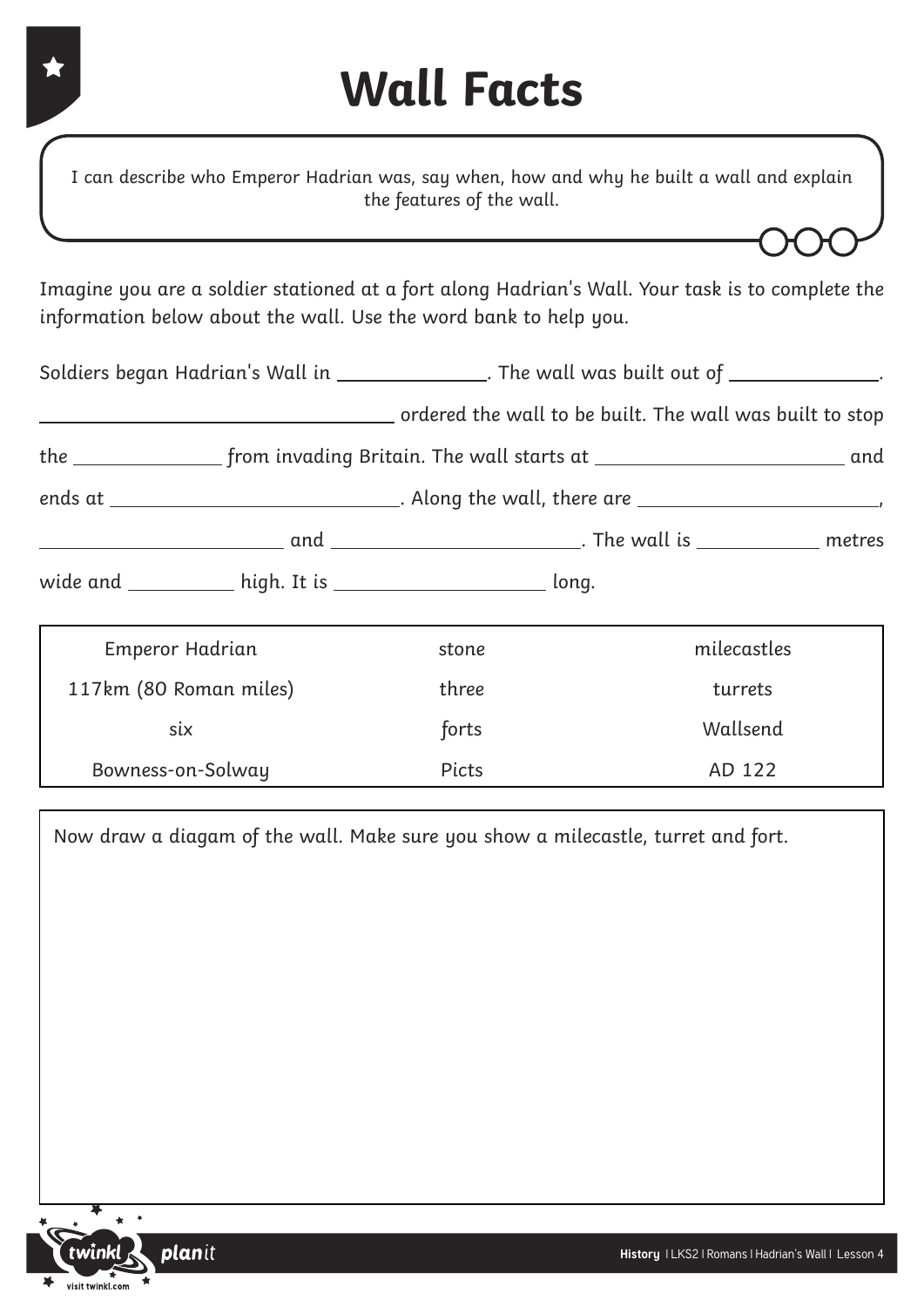

I can describe who Emperor Hadrian was, say when, how and why he built a wall and explain the features of the wall.

Imagine you are a soldier stationed at a fort along Hadrian's Wall. Your task is to complete the information table below about the wall, detailling when, why and how it was built so that new soldiers coming to the fort know the important facts about the wall.

Use the headings below to help you organise and present your information.

| When was the wall built and<br>how long did it take?    |  |
|---------------------------------------------------------|--|
| Who ordered the wall to be<br>built?                    |  |
| Why was the wall built?                                 |  |
| Who built the wall?                                     |  |
| Where does the wall start and<br>end?                   |  |
| What features does the wall<br>have? What are they for? |  |

Now draw a diagam of the wall. Make sure you show a milecastle, turret and fort.

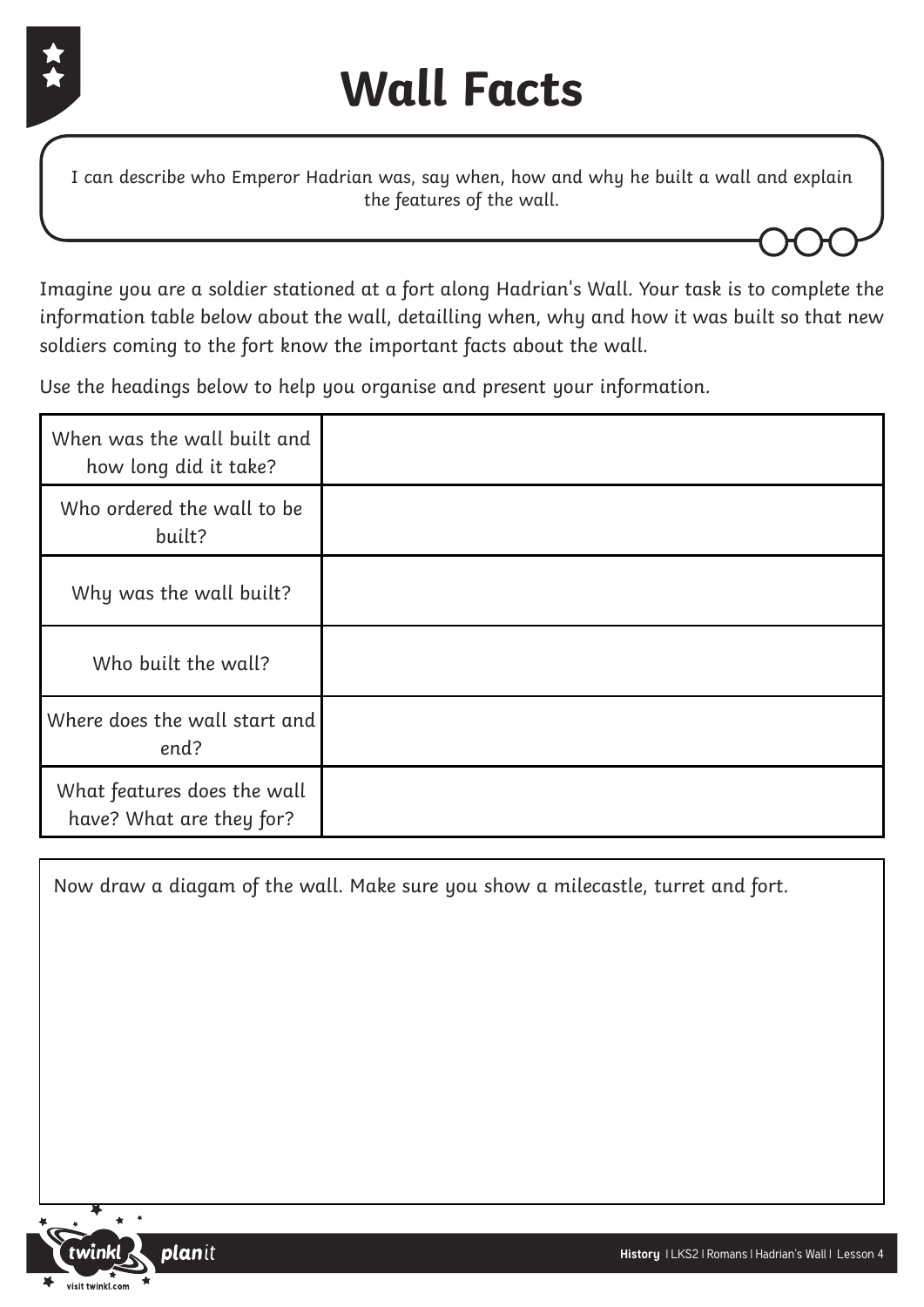

# **Wall Facts**

I can describe who Emperor Hadrian was, say when, how and why he built a wall and explain the features of the wall.

Imagine you are a Roman soldier stationed at a fort along Hadrian's Wall. You have recently received this letter from your dear old mum back in Rome who wants to find out all about your job working on the wall. Make sure you respond to each question fully and you should also use your imagination to include your own details.

After you have written the letter, draw a diagram of the wall. Make sure you show a milecastle, turret and fort.

#### Dear Felix,

I am missing you terribly! Why are you still in Britannia after all this time? How long has it taken now to build this wall? It must be pretty impressive, that's all I can say! What's so special about it? That Caledonian tribe... what are they called? Well, they must be pretty threatening if Hadrian had to build such a big wall. What have they done? How big is the wall now? How many men are working on it with you? I do hope you've not been left to do all the work because I know how you let people boss you around Felix. Don't let them bully you! Where is it you are stationed and what's going on around there? I've heard the wall starts in Carlisle and ends in Cirencester. Is that right? I can never remember those British place names. Your father sends his love by the way, but he does miss your roasted dormouse speciality dinner, so do hurry home! Are you going to be needed in Britannia much longer? What are you going to do when the wall is built?

Anyway, I must dash, your Aunty Dora and I are off to see a chariot race at the Circus Maximus tonight, I can't wait!

Please write soon Felix and take care. Make sure you wear your thickest sandals on that wall. I've heard the weather can be pretty perishing up in the north of Britannia. I do worry about your poor cold toes.

Much love, Mother xx

planit

**twinkl.com**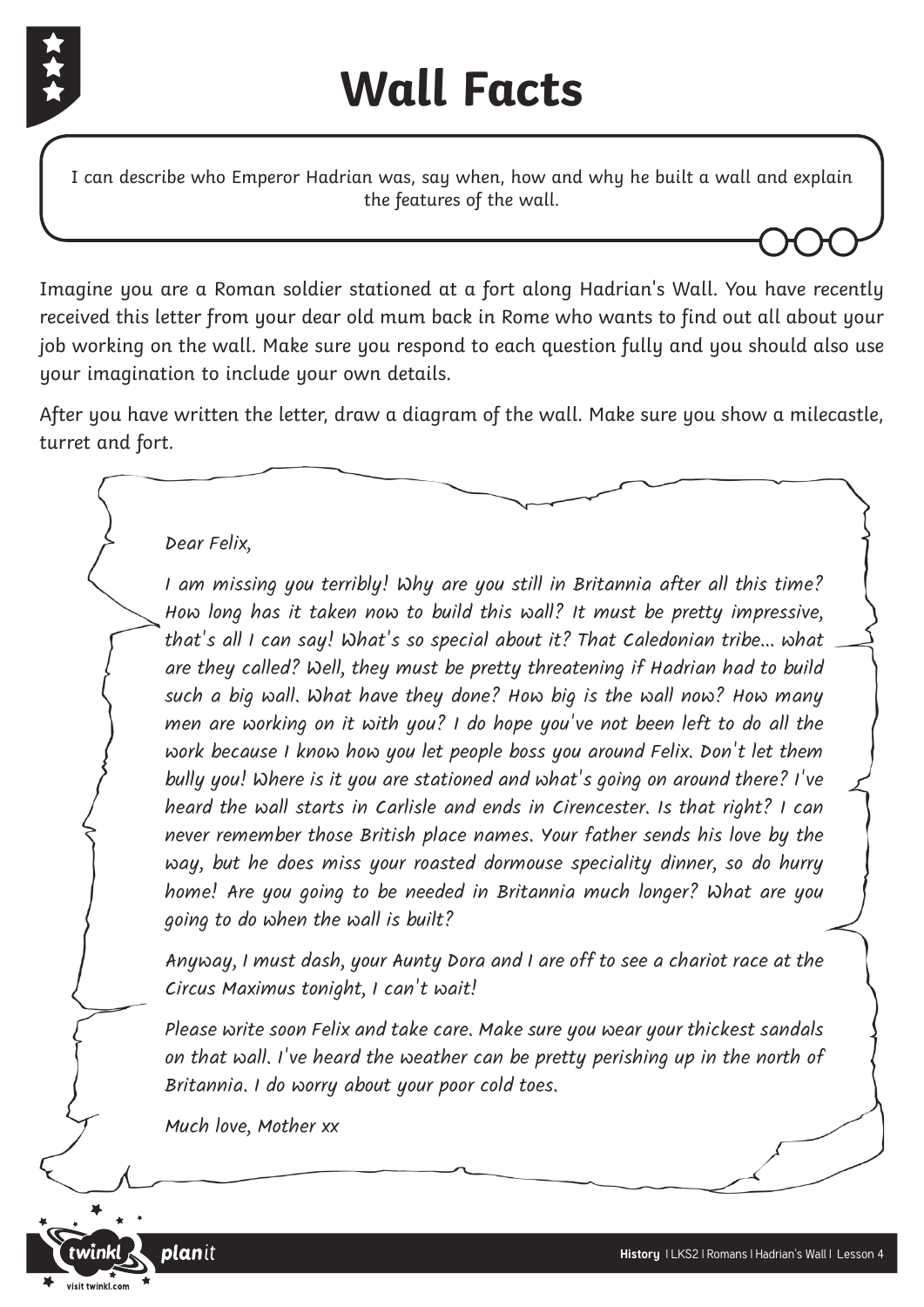# Wall Facts **Answers**

Imagine you are a soldier stationed at a fort along Hadrian's Wall. Your task is to complete the information below about the wall. Use the word bank to help you.

Soldiers began Hadrian's Wall in **AD 122**. The wall was built out of **stone**. **Emperor Hadrian** ordered the wall to be built. The wall was built to stop the **Picts** from invading Britain. The wall starts at **Bowness-on-Solway** and ends at **Wallsend** . Along the wall, there are **milecastles**, **turrets** and **forts**. The wall is **three** metres wide and **six** high. It is **177km (70 Roman miles)** long.



| When was the wall built and<br>how long did it take?    | The wall was started in AD 122 and took about 16 years to build.                                                                                                                                                                       |
|---------------------------------------------------------|----------------------------------------------------------------------------------------------------------------------------------------------------------------------------------------------------------------------------------------|
| Who ordered the wall to be<br>built?                    | Emperor Hadrian ordered the wall to be built.                                                                                                                                                                                          |
| Why was the wall built?                                 | The wall was built to defend the Roman land from being raided<br>by the Picts. It also meant the Romans could control who was<br>coming into and leaving their territory and charge them money.                                        |
| Who built the wall?                                     | Emperor Hadrian's soldiers built the wall.                                                                                                                                                                                             |
| Where does the wall start and<br>end?                   | The wall went from the east coast at Wallsend to Bowness-on-<br>Solway on the west coast.                                                                                                                                              |
| What features does the wall<br>have? What are they for? | The wall also features milecastles every I. Skm, turrets every<br>500m and forts every 8km which could accommodate 500<br>to 1000 soldiers. One fort, called Housesteads, had a hospital,<br>granary, barracks, workshops and toilets. |